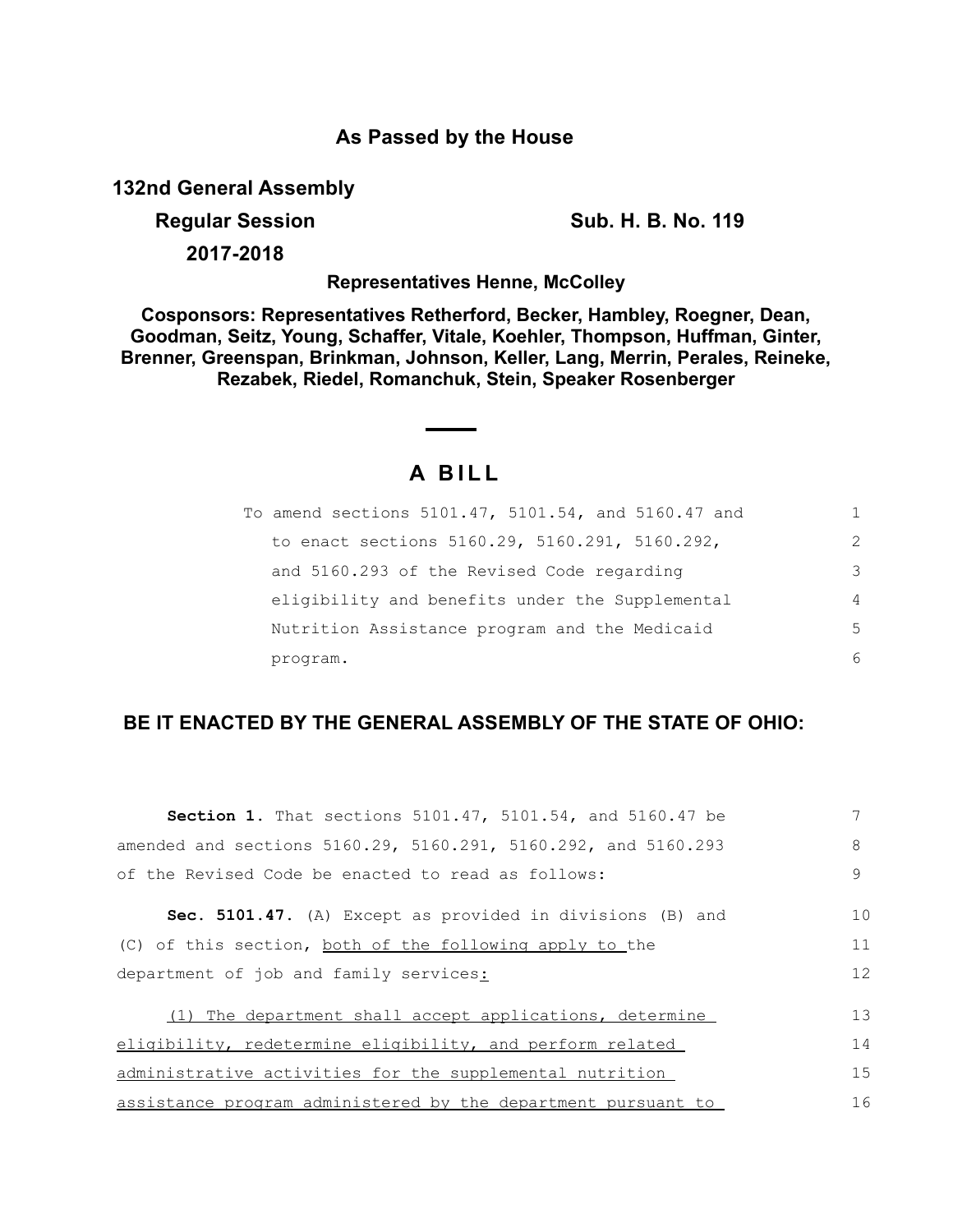| section 5101.54 of the Revised Code.                             | 17 |
|------------------------------------------------------------------|----|
| The department may assign the duties described in division       | 18 |
| (A) (1) of this section to any county department of job and      | 19 |
| family services.                                                 | 20 |
| (2) The department may accept applications, determine            | 21 |
| eligibility, redetermine eligibility, and perform related        | 22 |
| administrative activities for one or more of the following:      | 23 |
| (1) (a) Publicly funded child care provided under Chapter        | 24 |
| 5104. of the Revised Code;                                       | 25 |
| (2) The supplemental nutrition assistance program-               | 26 |
| administered by the department pursuant to section 5101.54 of    | 27 |
| the Revised Code;                                                | 28 |
| $(3)$ (b) Other programs administered by the department that     | 29 |
| the director of job and family services determines are           | 30 |
| supportive of children, adults, or families;                     | 31 |
| $(4)$ (c) Other programs administered by the department          | 32 |
| regarding which the director determines administrative cost      | 33 |
| savings and efficiency may be achieved through the department    | 34 |
| accepting applications, determining eligibility, redetermining   | 35 |
| eligibility, or performing related administrative activities.    | 36 |
| (B) If federal law requires a face-to-face interview to          | 37 |
| complete an eligibility determination for a program specified in | 38 |
| or pursuant to division (A) of this section, the face-to-face    | 39 |
| interview shall not be conducted by the department of job and    | 40 |
| family services.                                                 | 41 |
| (C) Subject to division (B) of this section, if the              | 42 |
| department is required or elects to accept applications,         | 43 |
| determine eligibility, redetermine eligibility, and perform      | 44 |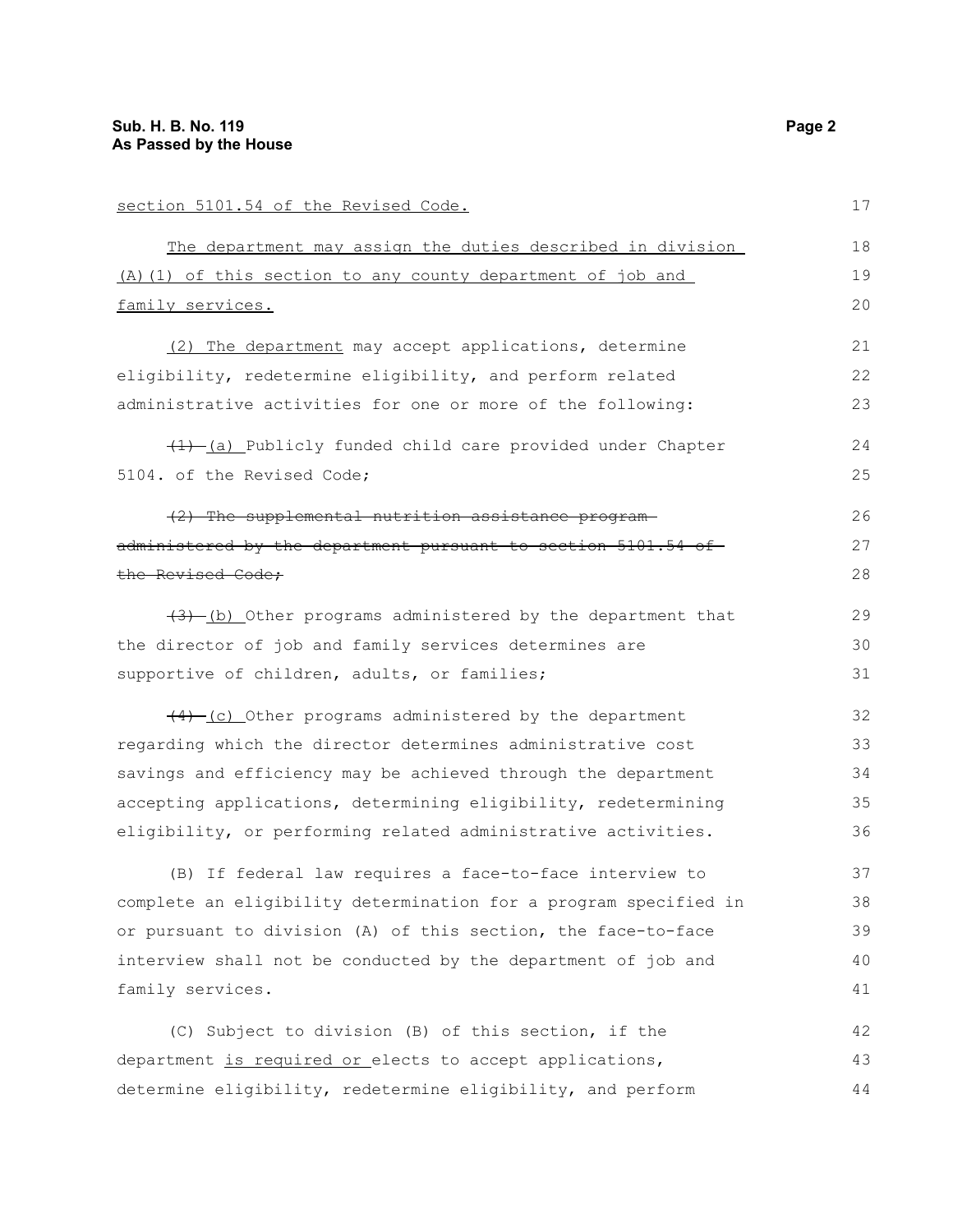related administrative activities for a program specified in or pursuant to division (A) of this section, both of the following apply: 45 46 47

(1) An individual seeking services under the program may apply for the program to the department or to the entity that state law governing the program authorizes to accept applications for the program. 48 49 50 51

(2) The department is subject to federal statutes and regulations and state statutes and rules that require, permit, or prohibit an action regarding accepting applications, determining or redetermining eligibility, and performing related administrative activities for the program. 52 53 54 55 56

(D) The director may adopt rules as necessary to implement this section.

**Sec. 5101.54.** (A) The director of job and family services shall administer the supplemental nutrition assistance program in accordance with the Food and Nutrition Act of 2008 (7 U.S.C. 2011 et seq.). The department  $of$  job and family services may: 59 60 61 62

(1) Prepare and submit to the secretary of the United States department of agriculture a plan for the administration of the supplemental nutrition assistance program; 63 64 65

(2) Prescribe forms for applications, certificates, reports, records, and accounts of county departments of job and family services, and other matters; 66 67 68

(3) Require such reports and information from each county department of job and family services as may be necessary and advisable; 69 70 71

(4) Administer and expend any sums appropriated by the

57 58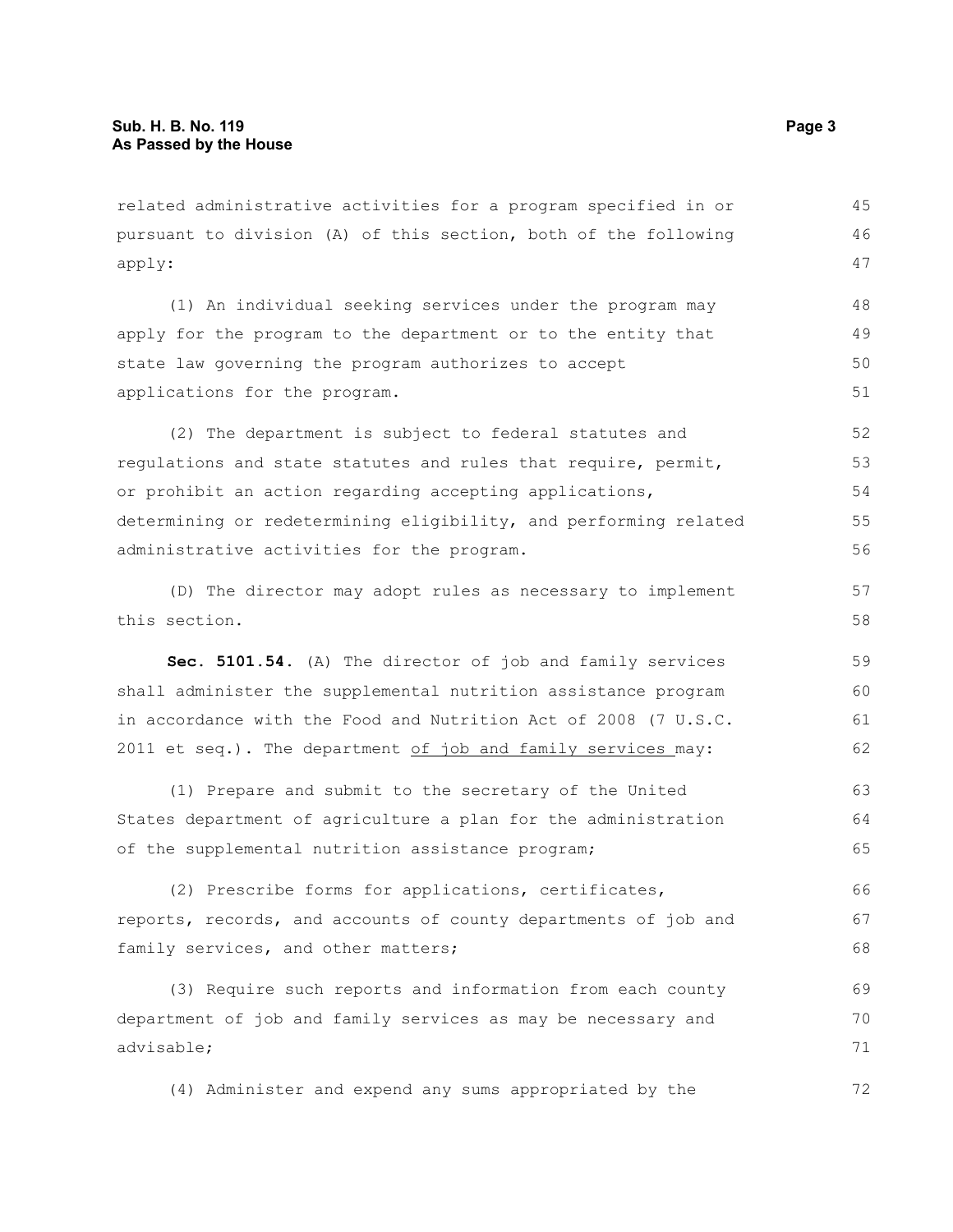general assembly for the purposes of the supplemental nutrition assistance program and all sums paid to the state by the United States as authorized by the Food and Nutrition Act of 2008;

(5) Conduct such investigations as are necessary;

(6) Enter into interagency agreements and cooperate with investigations conducted by the department of public safety, including providing information for investigative purposes, exchanging property and records, passing through federal financial participation, modifying any agreements with the United States department of agriculture, providing for the supply, security, and accounting of supplemental nutrition assistance program benefits for investigative purposes, and meeting any other requirements necessary for the detection and deterrence of illegal activities in the supplemental nutrition assistance program; 77 78 79 80 81 82 83 84 85 86 87

(7) Adopt rules in accordance with Chapter 119. of the Revised Code governing employment and training requirements of recipients of supplemental nutrition assistance program benefits, including rules specifying which recipients are subject to the requirements and establishing sanctions for failure to satisfy the requirements. The rules shall be consistent with 7 U.S.C. 2015, including its work and employment and training requirements, and, to the extent practicable, shall provide for the recipients to participate in work activities, developmental activities, and alternative work activities described in sections 5107.40 to 5107.69 of the Revised Code that are comparable to programs authorized by 7 U.S.C. 2015(d) (4). The rules may reference rules adopted under section 5107.05 of the Revised Code governing work activities, developmental activities, and alternative work activities described in 88 89 90 91 92 93 94 95 96 97 98 99 100 101 102

73 74 75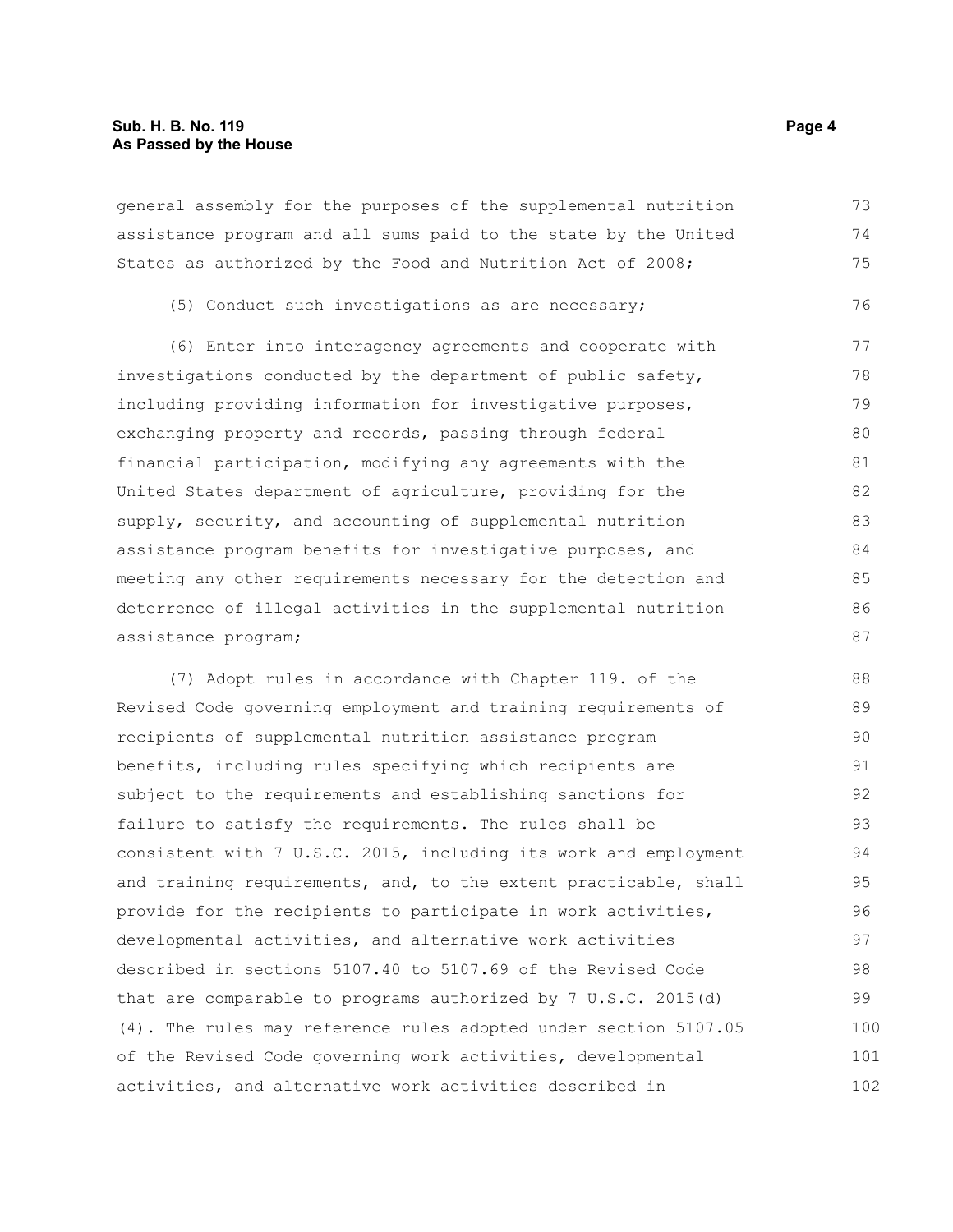| sections 5107.40 to 5107.69 of the Revised Code.                 | 103 |
|------------------------------------------------------------------|-----|
| (8) Adopt rules in accordance with section 111.15 of the         | 104 |
| Revised Code that are consistent with the Food and Nutrition Act | 105 |
| of 2008, as amended, and the requiations adopted thereunder, and | 106 |
| this section governing the following:                            | 107 |
| (a) Eligibility requirements for the supplemental                | 108 |
| nutrition assistance program;                                    | 109 |
| (b) Sanctions for failure to comply with eligibility             | 110 |
| requirements;                                                    | 111 |
| (c) Allotment of supplemental nutrition assistance program       | 112 |
| benefits;                                                        | 113 |
| (d) To the extent permitted under federal statutes and           | 114 |
| requlations, a system under which some or all recipients of      | 115 |
| supplemental nutrition assistance program benefits subject to    | 116 |
| employment and training requirements established by rules        | 117 |
| adopted under division (A) (7) of this section receive the       | 118 |
| benefits after satisfying the requirements;                      | 119 |
| (e) Administration of the program by county departments of       | 120 |
| job and family services;                                         | 121 |
| (f) Other requirements necessary for the efficient               | 122 |
| administration of the program.                                   | 123 |
| (9) Submit a plan to the United States secretary of              | 124 |
| agriculture for the department of job and family services to     | 125 |
| operate a simplified supplemental nutrition assistance program   | 126 |
| pursuant to 7 U.S.C. 2035 under which requirements governing the | 127 |
| Ohio works first program established under Chapter 5107. of the  | 128 |
| Revised Code also govern the supplemental nutrition assistance   | 129 |
| program in the case of households receiving supplemental         | 130 |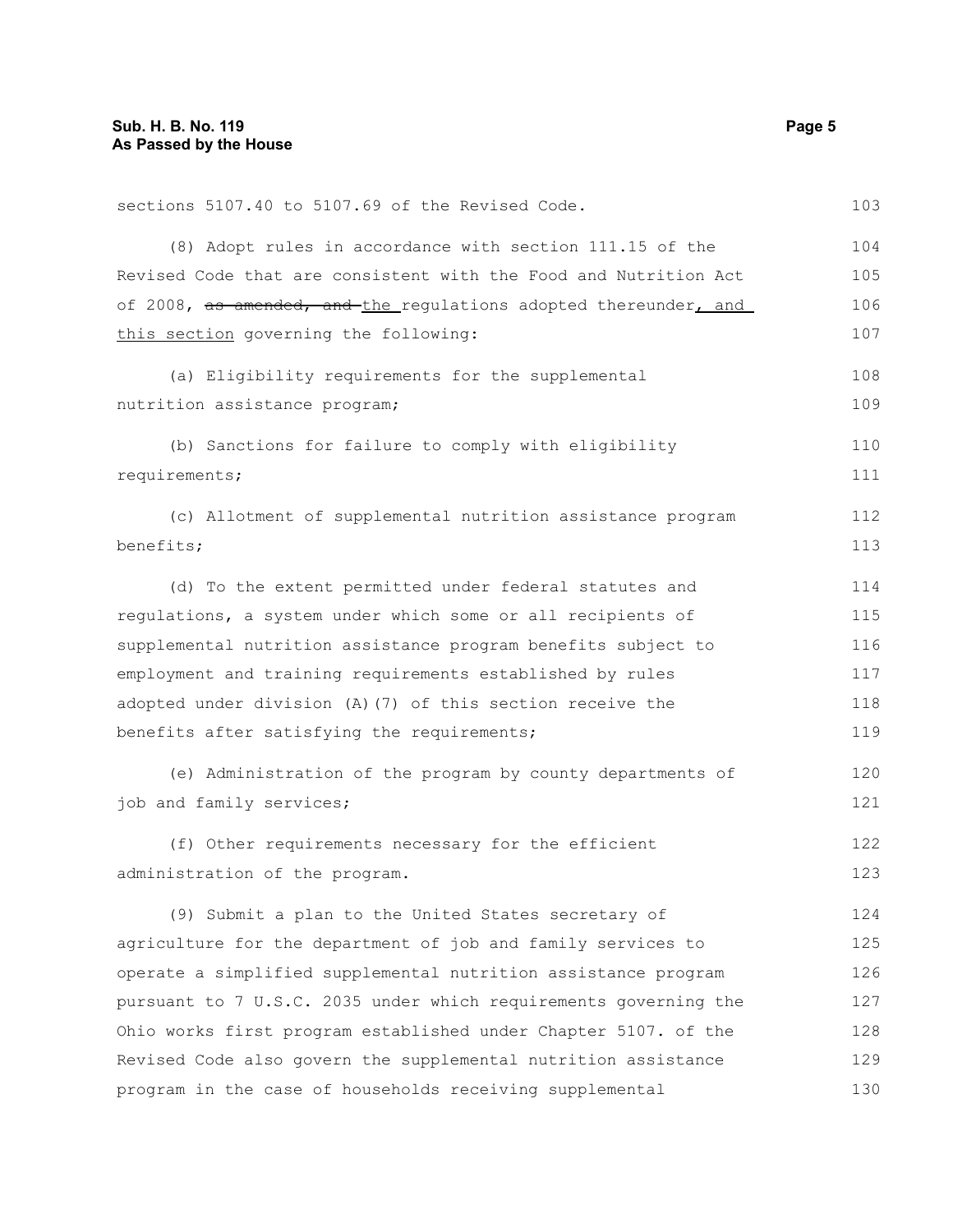nutrition assistance program benefits and participating in Ohio works first. (B) A household that is entitled to receive supplemental nutrition assistance program benefits and that is determined to be in immediate need of nutrition assistance $_{\tau}$  shall receive certification of eligibility for program benefits, pending verification, within twenty-four hours, or, if mitigating circumstances occur, within seventy-two hours, after application, if: (1) The results of the application interview indicate that the household will be eligible upon full verification; (2) Information sufficient to confirm the statements in the application has been obtained from at least one additional source, not a member of the applicant's household. Such information shall be recorded in the case file $_7$  and shall include: (a) The name of the person who provided the name of the information source; (b) The name and address of the information source; (c) A summary of the information obtained. The period of temporary eligibility shall not exceed one month from the date of certification of temporary eligibility. If eligibility is established by full verification, benefits shall continue without interruption as long as eligibility continues. There is no limit on the number of times a household may receive expedited certification of eligibility under this division as long as before each expedited certification all of 131 132 133 134 135 136 137 138 139 140 141 142 143 144 145 146 147 148 149 150 151 152 153 154 155 156 157 158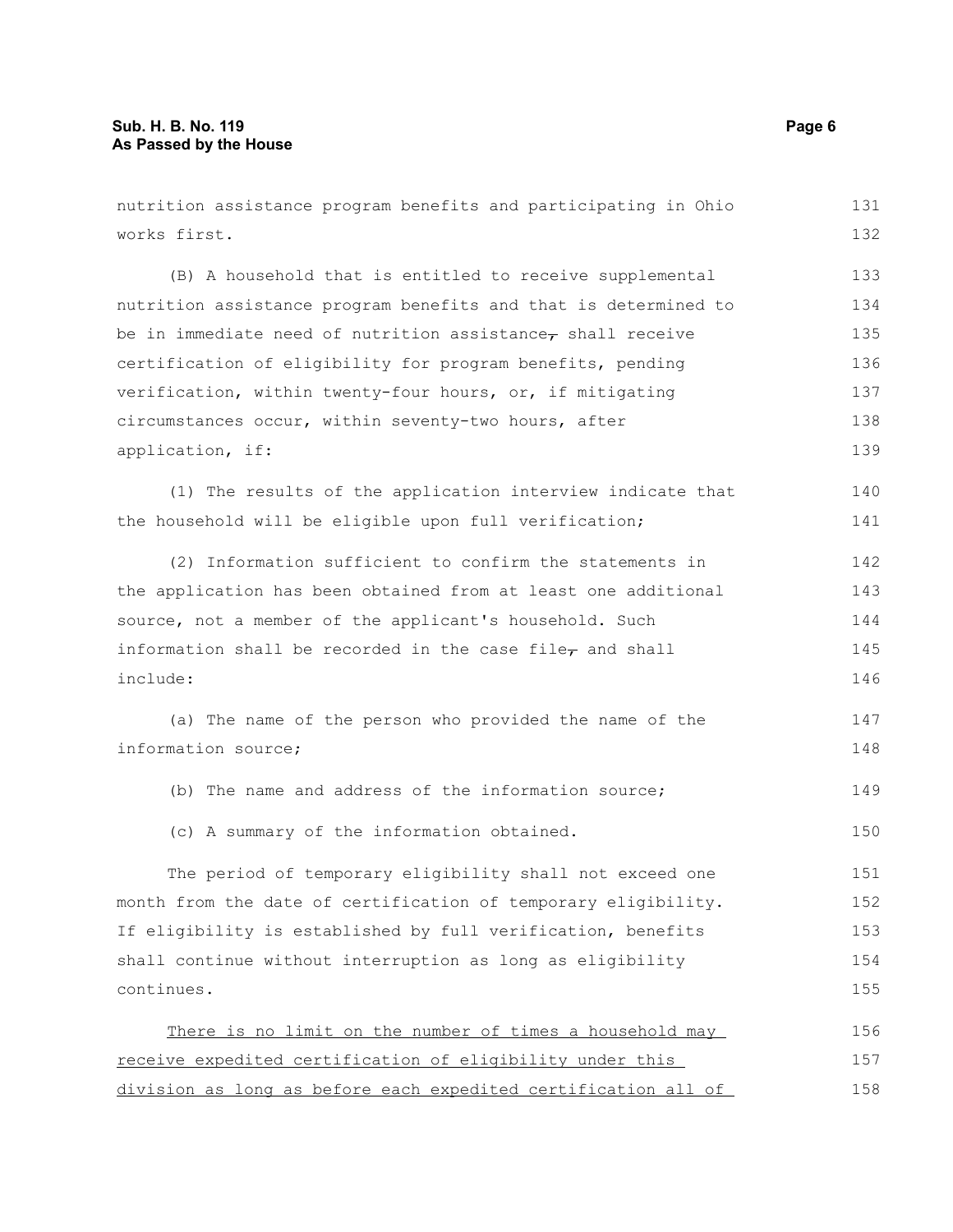| the information identified in division (F) (1) of this section   | 159 |
|------------------------------------------------------------------|-----|
| was verified for the household at the last expedited             | 160 |
| certification or the household's eligibility was certified under | 161 |
| normal processing standards since the last expedited             | 162 |
| certification.                                                   | 163 |
| At the time of application, the county department of job         | 164 |
| and family services shall provide to a household described in    | 165 |
| this division a list of community assistance programs that       | 166 |
| provide emergency food.                                          | 167 |
| (C) Before certifying supplemental nutrition assistance          | 168 |
| program benefits, the department shall verify the eligibility of | 169 |
| each household in accordance with division (F) of this section.  | 170 |
| All applications shall be approved or denied through full        | 171 |
| verification within thirty days from receipt of the application  | 172 |
| by the county department of job and family services.             | 173 |
| (D) Nothing in this section shall be construed to prohibit       | 174 |
| the certification of households that qualify under federal       | 175 |
| regulations to receive supplemental nutrition assistance program | 176 |
| benefits without charge under the Food and Nutrition Act of      | 177 |
| 2008.                                                            | 178 |
| (E) Any person who applies for the supplemental nutrition        | 179 |
| assistance program shall receive a voter registration            | 180 |
| application under section 3503.10 of the Revised Code.           | 181 |
| (F)(1) In order to verify household eligibility as               | 182 |
| required by federal regulations and this section, the department | 183 |
| shall, except as provided in division (F) (2) of this section,   | 184 |
| verify at least the following information before certifying      | 185 |
| supplemental nutrition assistance program benefits:              | 186 |
|                                                                  |     |

(a) Household composition;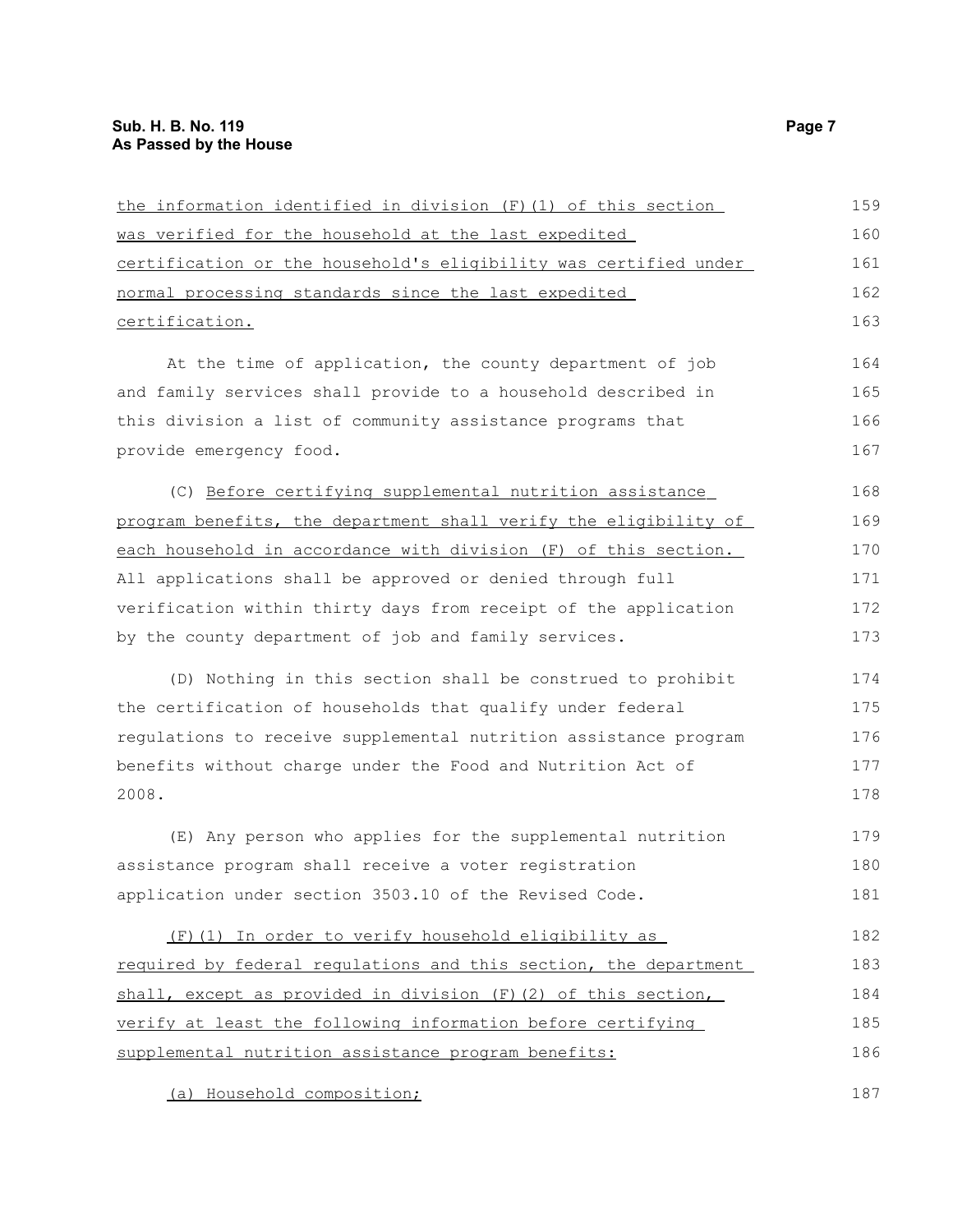| (b) Identity;                                                    | 188 |
|------------------------------------------------------------------|-----|
| (c) Citizenship and alien eligibility status;                    | 189 |
| (d) Social security numbers;                                     | 190 |
| (e) State residency status;                                      | 191 |
| (f) Disability status;                                           | 192 |
| (g) Gross nonexempt income;                                      | 193 |
| (h) Utility expenses;                                            | 194 |
| (i) Medical expenses;                                            | 195 |
| (j) Enrollment status in other state-administered public         | 196 |
| assistance programs within and outside this state;               | 197 |
| (k) Any available information related to potential               | 198 |
| identity fraud or identity theft.                                | 199 |
| (2) A household's eligibility for supplemental nutrition         | 200 |
| assistance program benefits may be certified before all of the   | 201 |
| information identified in division $(F)$ (1) of this section is  | 202 |
| verified if the household's certification is being expedited     | 203 |
| under division (B) of this section.                              | 204 |
| (3) On at least a quarterly basis and consistent with            | 205 |
| federal regulations, as information is received by a county      | 206 |
| department of job and family services, the county department     | 207 |
| shall review and act on information identified in division (F)   | 208 |
| (1) of this section that indicates a change in circumstances     | 209 |
| that may affect eligibility, to the extent such information is   | 210 |
| available to the department.                                     | 211 |
| (4) Consistent with federal regulations, as part of the          | 212 |
| application for public assistance and before certifying benefits | 213 |
| under the supplemental nutrition assistance program, the         | 214 |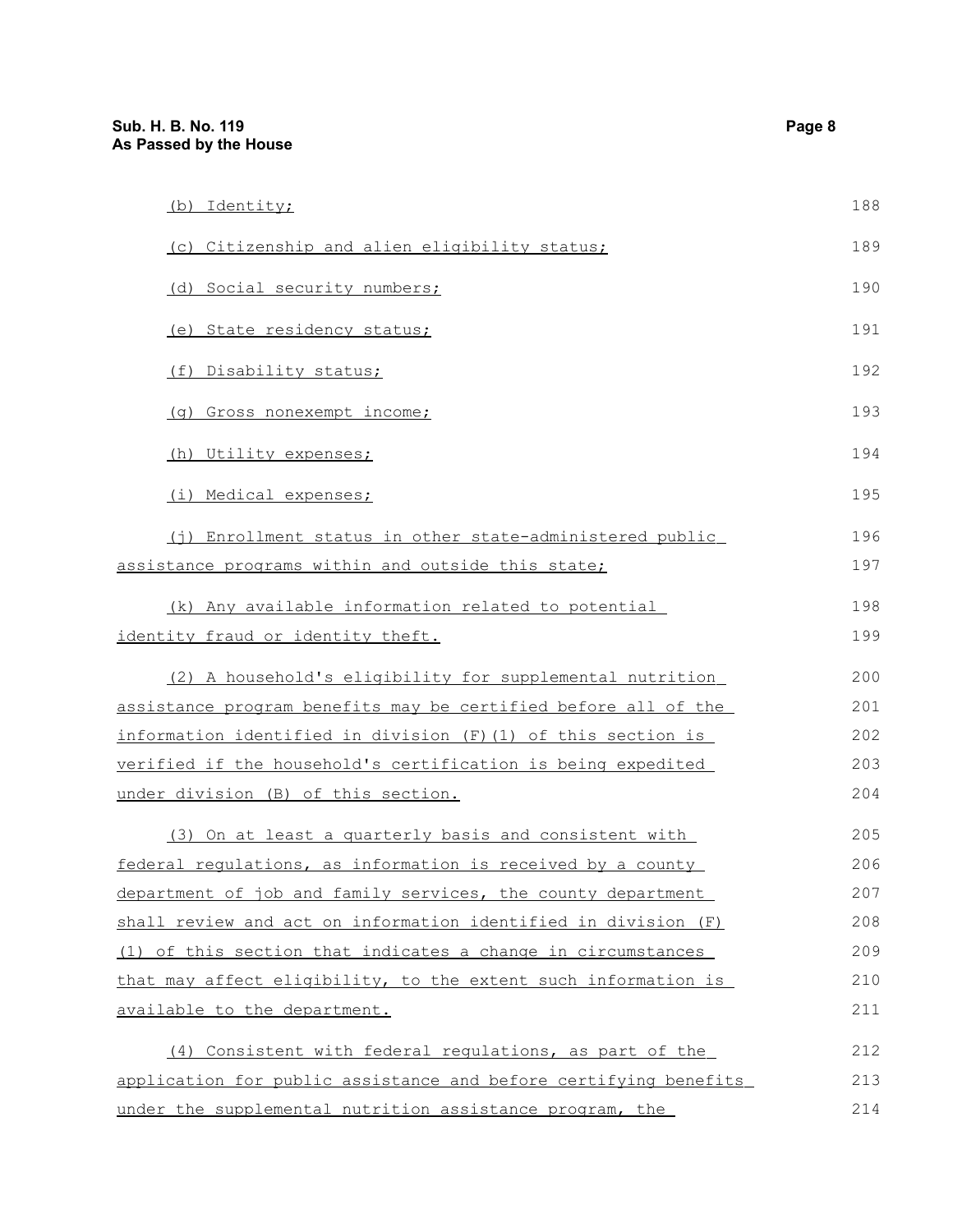| department shall require an applicant, or a person acting on the | 215 |
|------------------------------------------------------------------|-----|
| applicant's behalf, to verify the identity of the members of the | 216 |
| applicant household.                                             | 217 |
| (5) (a) The department shall sign a memorandum of                | 218 |
| understanding with any department, agency, or division as needed | 219 |
| to obtain the information identified in division (F)(1) of this  | 220 |
| section.                                                         | 221 |
| (b) The department may contract with one or more                 | 222 |
| independent vendors to provide the information identified in     | 223 |
| division (F)(1) of this section.                                 | 224 |
| (c) Nothing in this section prevents the department or a         | 225 |
| county department of job and family services from receiving or   | 226 |
| reviewing additional information related to eligibility not      | 227 |
| identified in this section or from contracting with one or more  | 228 |
| independent vendors to provide additional information not        | 229 |
| identified in this section.                                      | 230 |
| (6) The department shall explore joining a multistate            | 231 |
| cooperative, such as the national accuracy clearinghouse, to     | 232 |
| identify individuals enrolled in public assistance programs      | 233 |
| outside of this state.                                           | 234 |
| (G) If the department receives information concerning a          | 235 |
| household certified to receive supplemental nutrition assistance | 236 |
| program benefits that indicates a change in circumstances that   | 237 |
| may affect eligibility, the department shall take action in      | 238 |
| accordance with federal requlations, including verifying unclear | 239 |
| information, providing prior written notice of a change or       | 240 |
| adverse action, and notifying the household of the right to a    | 241 |
| fair hearing.                                                    | 242 |
| (H) In the case of suspected fraud, the department shall         | 243 |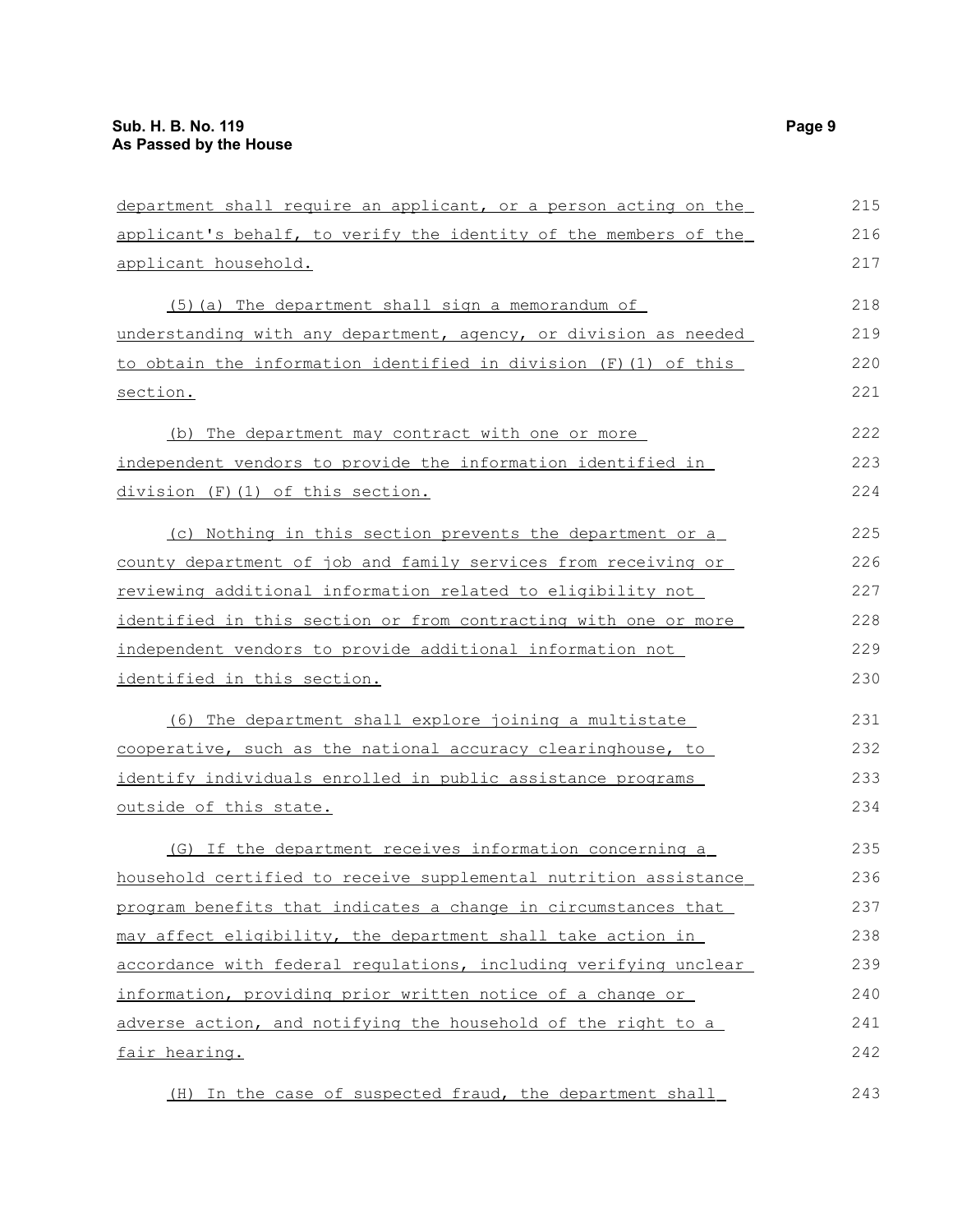| refer the case for an administrative disqualification hearing or | 244 |
|------------------------------------------------------------------|-----|
| to the county prosecutor of the county in which the applicant or | 245 |
| recipient resides for investigation, or both.                    | 246 |
| (I) The department shall adopt rules in accordance with          | 247 |
| Chapter 119. of the Revised Code to implement divisions (F) to   | 248 |
| (H) of this section.                                             | 249 |
| (J) Except as prohibited by federal law, the department          | 250 |
| may assign any of the duties described in this section to any    | 251 |
| county department of job and family services.                    | 252 |
| Sec. 5160.29. (A) As part of the process of determining an       | 253 |
| individual's eligibility for a medical assistance program, at    | 254 |
| least all of the following information about the individual      | 255 |
| shall be verified:                                               | 256 |
| (1) Identity;                                                    | 257 |
| (2) Citizenship and alien eligibility;                           | 258 |
| (3) Social security number;                                      | 259 |
| (4) State residency status;                                      | 260 |
| (5) Disability status;                                           | 261 |
| (6) Gross nonexempt income;                                      | 262 |
| (7) Household status;                                            | 263 |
| (8) Medical expenses;                                            | 264 |
| (9) Enrollment status in other state-administered public         | 265 |
| assistance programs within and outside the state.                | 266 |
| (B) As part of the process of determining an individual's        | 267 |
| eligibility for a medical assistance program, each applicant, or | 268 |
| a person acting on the applicant's behalf, shall verify the      | 269 |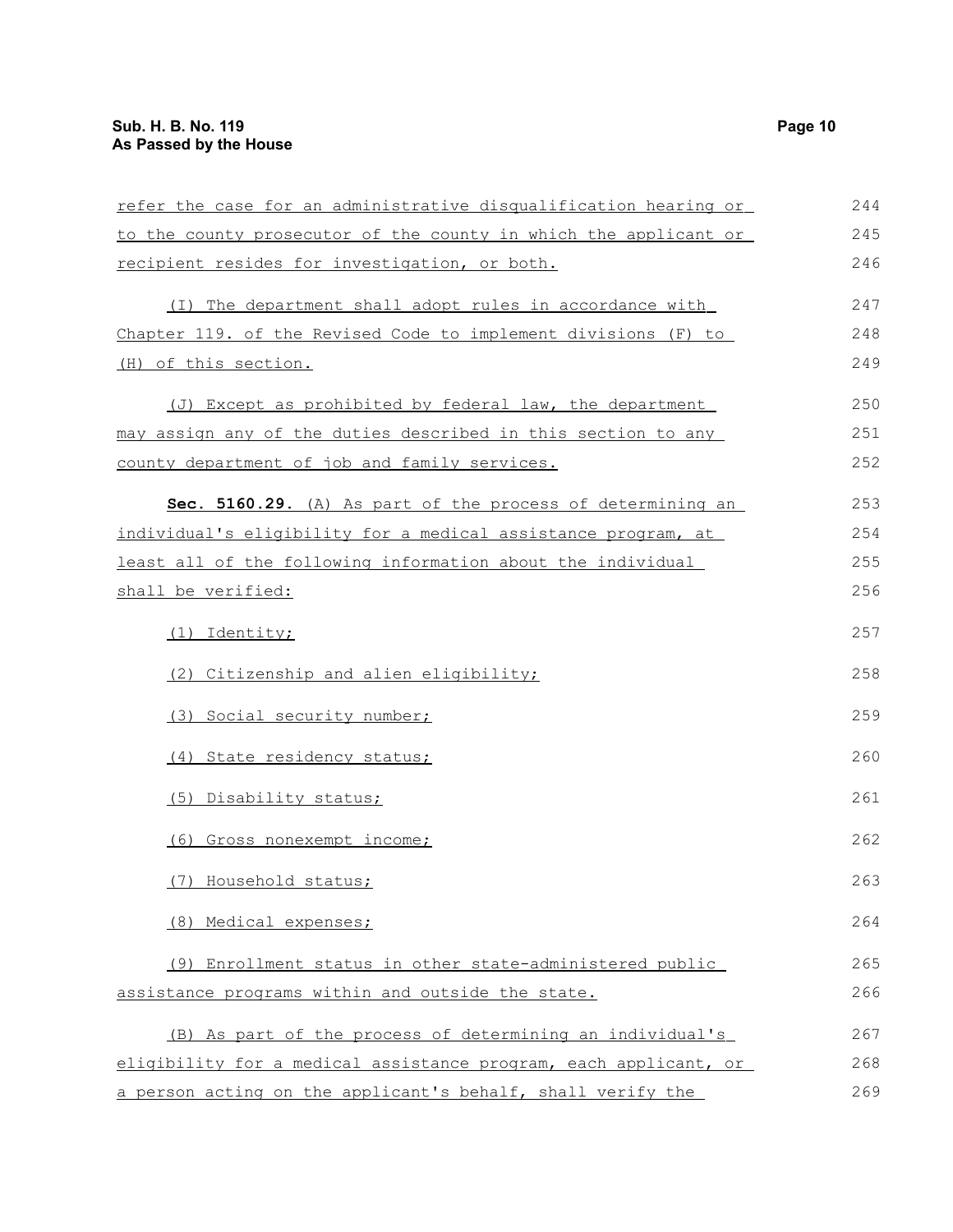| applicant's identity.                                           | 270 |
|-----------------------------------------------------------------|-----|
| (C)(1) The department of medicaid shall sign a memorandum       | 271 |
| of understanding with any department, agency, or division as    | 272 |
| needed to obtain the information specified in division (A) of   | 273 |
| <u>this section.</u>                                            | 274 |
| (2) The department may contract with one or more                | 275 |
| independent vendors to provide the information identified in    | 276 |
| division (A) of this section.                                   | 277 |
| Sec. 5160.291. (A) (1) As information described in division     | 278 |
| (A) of section 5160.29 of the Revised Code is received by the   | 279 |
| department of medicaid or an entity with which the department   | 280 |
| has entered into an agreement under section 5160.30 of the      | 281 |
| Revised Code, the department or entity shall do both of the     | 282 |
| following on at least a quarterly basis and in accordance with  | 283 |
| federal requlations:                                            | 284 |
| (a) Review the information to determine whether it              | 285 |
| indicates a change in circumstances that may affect eligibility | 286 |
| <u>for a medical assistance program;</u>                        | 287 |
| (b) Take appropriate action.                                    | 288 |
| (2) Division (A) (1) of this section applies only to the        | 289 |
| extent information described in division (A) of section 5160.29 | 290 |
| of the Revised Code is available to the department or entity.   | 291 |
| (B) If the department of medicaid or an entity with which       | 292 |
| the department has entered into an agreement under section      | 293 |
| 5160.30 of the Revised Code receives information concerning a   | 294 |
| medical assistance recipient that indicates a change in         | 295 |
| circumstances that may affect the recipient's continued         | 296 |
| eligibility for the medical assistance program in which the     | 297 |
| recipient is enrolled, the department or entity shall take      | 298 |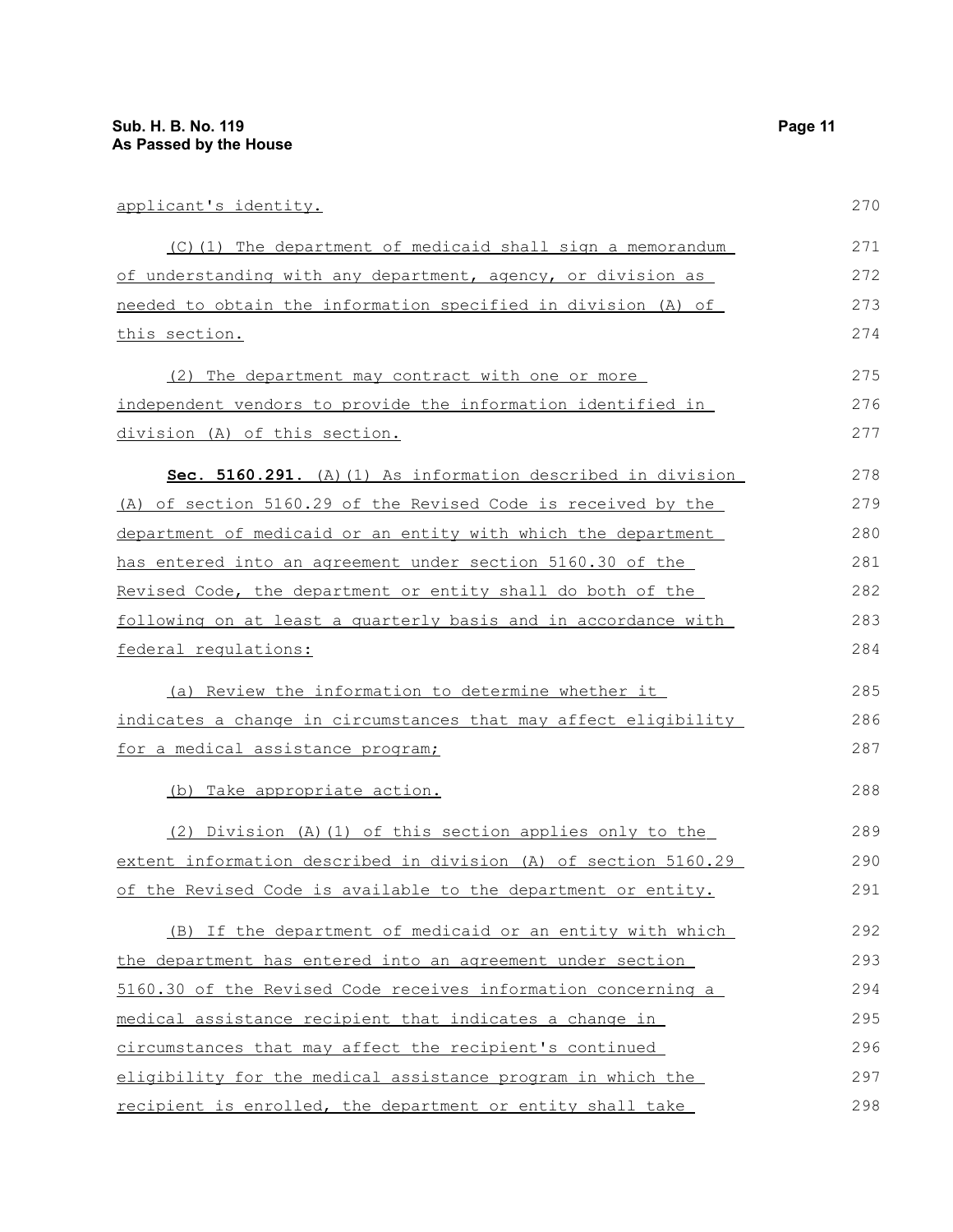| appropriate action, including verifying unclear information,     | 299 |
|------------------------------------------------------------------|-----|
| providing prior written notice of a change or adverse action,    | 300 |
| and notifying the recipient of the right to appeal under section | 301 |
| 5160.31 of the Revised Code.                                     | 302 |
| Sec. 5160.292. If a violation of section 2913.401 of the         | 303 |
| Revised Code or a similar offense is suspected in the process of | 304 |
| determining or redetermining a medical assistance recipient's    | 305 |
| eligibility, the case shall be referred for investigation to the | 306 |
| county prosecutor of the county in which the medical assistance  | 307 |
| recipient resides, referred for an administrative                | 308 |
| disqualification hearing, or both.                               | 309 |
| Sec. 5160.293. Nothing in sections 5160.29 to 5160.292 of        | 310 |
| the Revised Code prevents the department of medicaid or any      | 311 |
| entity with which the department has entered into an agreement   | 312 |
| under section 5160.30 of the Revised Code from doing either of   | 313 |
| the following:                                                   | 314 |
| (A) Receiving or reviewing information related to                | 315 |
| individuals' eligibility for a medical assistance program beyond | 316 |
| the information specified in division (A) of section 5160.29 of  | 317 |
| the Revised Code;                                                | 318 |
| (B) Contracting with one or more independent vendors to          | 319 |
| provide such additional information for such purpose.            | 320 |
| Sec. 5160.47. (A) The department of medicaid shall enter-        | 321 |
| do both of the following:                                        | 322 |
| (1) Enter into any necessary agreements with the United          | 323 |
| States department of health and human services and neighboring   | 324 |
| states to join and participate as an active member in the public | 325 |
| assistance reporting information system;                         | 326 |
| (2) Explore joining other multistate cooperatives, such as       | 327 |